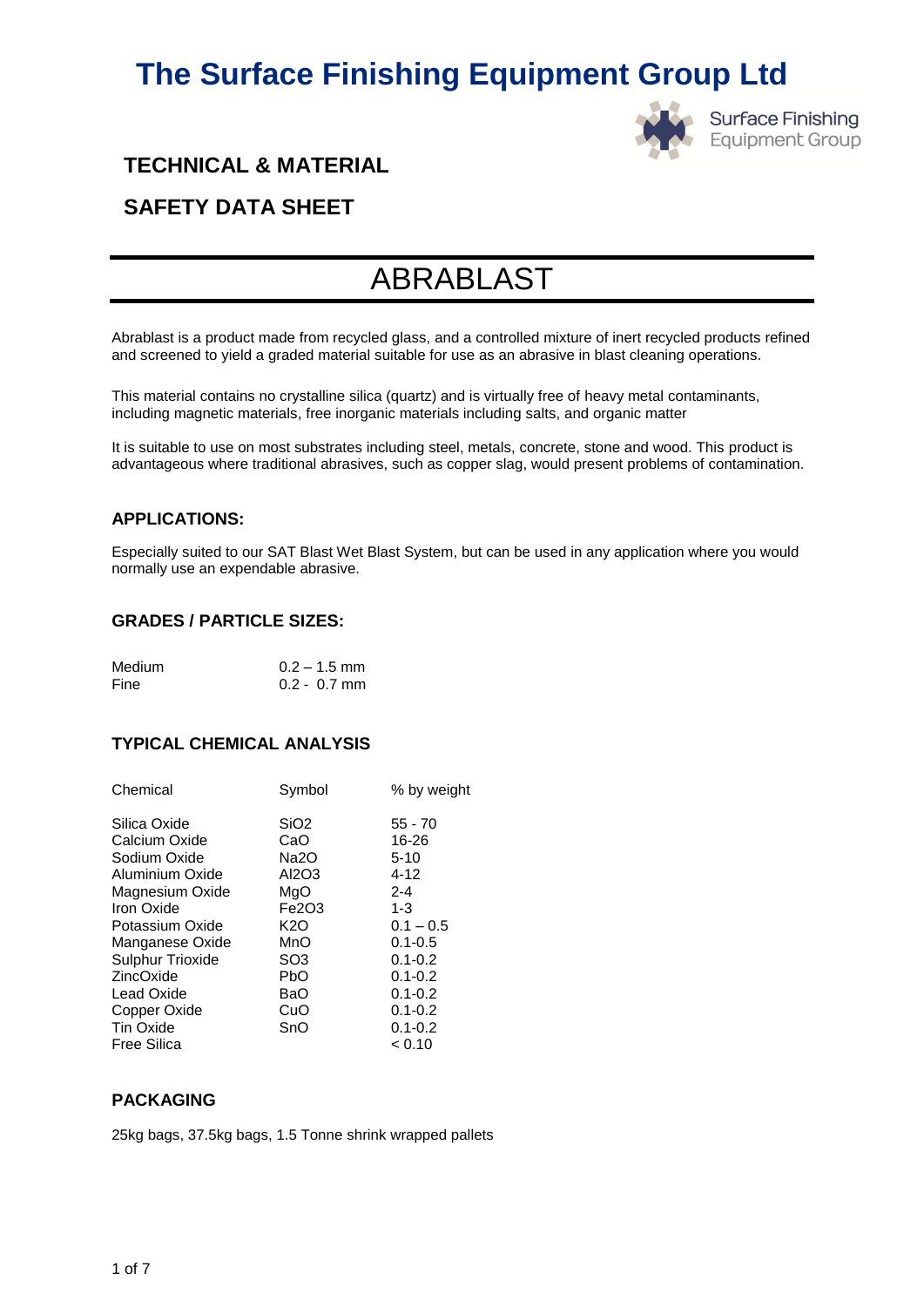

# **MATERIAL HEALTH AND SAFETY DATA SHEET**

# ABRABLAST

**Product and Reference:** Abrablast

**Date of Issue:** 08/08/2013

### **1. IDENTIFICATION OF THE PREPARATION AND COMPANY**

| Company:               | The Surface Finishing Equipment Group Ltd                                                                                                                                                           |  |
|------------------------|-----------------------------------------------------------------------------------------------------------------------------------------------------------------------------------------------------|--|
| <b>Product Code:</b>   | Abrablast                                                                                                                                                                                           |  |
| Intended Use:          | Abrasive Blasting Media                                                                                                                                                                             |  |
| Name and full address: | The Surface Finishing Equipment Group Ltd                                                                                                                                                           |  |
|                        | Comprising:                                                                                                                                                                                         |  |
|                        | Hogg Blasting & Finishing Equipment Ltd<br>Unit 10 Armstrong Road, Armstrong Industrial Estate, Washington,<br>Tyne & Wear, United Kingdom, NE37 1PR.<br>Tel. (0191) 415 3030   Fax (0191) 415 5345 |  |
|                        | AND                                                                                                                                                                                                 |  |
|                        | Abraclean Ltd<br>Ann Street, Stockport, Cheshire. SK5 7PP<br>Tel: (0161) 480 8087   Fax: (0161) 480 4424                                                                                            |  |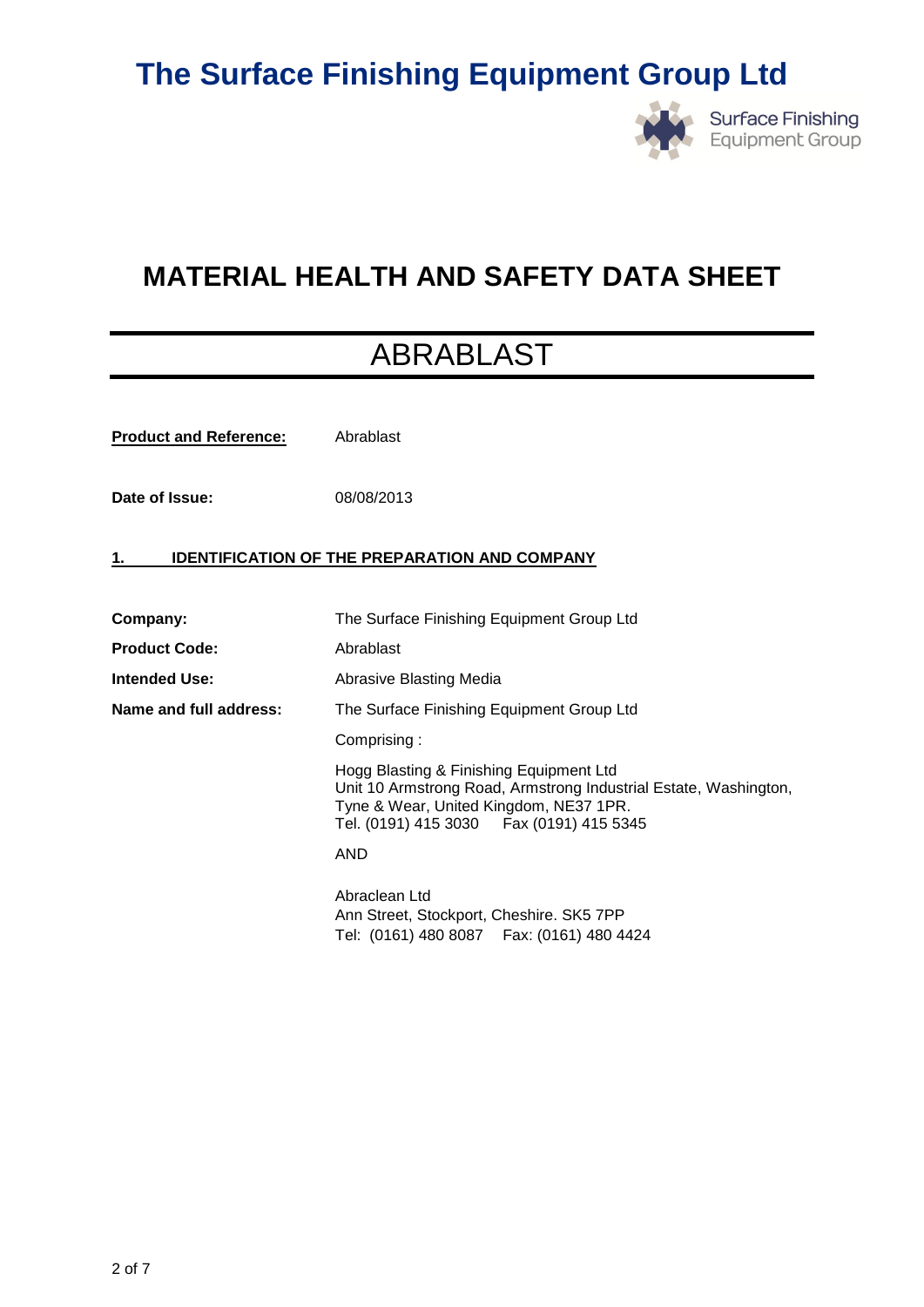

#### **2. COMPOSITION / INFORMATION ON COMPONENTS**

Hazardous Components in Product under EC – no hazardous components. The material is a synthetic mineral with a strongly bonded matrix structure of different elements produced by quenching molten slag into cold water.

| $55 - 70$   |
|-------------|
| 16-26       |
| $5 - 10$    |
| $4 - 12$    |
| $2 - 4$     |
| $1 - 3$     |
| $0.1 - 0.5$ |
| $0.1 - 0.5$ |
| $0.1 - 0.2$ |
| $0.1 - 0.2$ |
| $0.1 - 0.2$ |
| $0.1 - 0.2$ |
| $0.1 - 0.2$ |
| < 0.10      |
|             |

All other elements are trace elements. There is analytically no free silica in this product.

#### **3. HAZARD IDENTIFICATION**

| Main Hazards                | Dust from handling operations                         |
|-----------------------------|-------------------------------------------------------|
| Health Effects - Eyes       | Dust may cause slight transient irritation.           |
| Health Effects - Skin       | Repeated or prolonged contact may produce irritation. |
| Health Effects - Ingestion  | None known                                            |
| Health Effects - Inhalation | Exposure to dust may have the following effects:-     |
|                             | irritation of nose, throat and respiratory tract,     |

#### **4. FIRST AID MEASURES**

#### **General:**

In all cases of doubt, or when symptoms persist, seek medical attention. Never give anything by mouth to an unconscious person.

#### **Inhalation:**

Remove to fresh air, keep the patient warm and at rest. If breathing is irregular or stopped, administer artificial respiration. Give nothing my mouth. If unconscious, place in the recovery position and seek medical advice.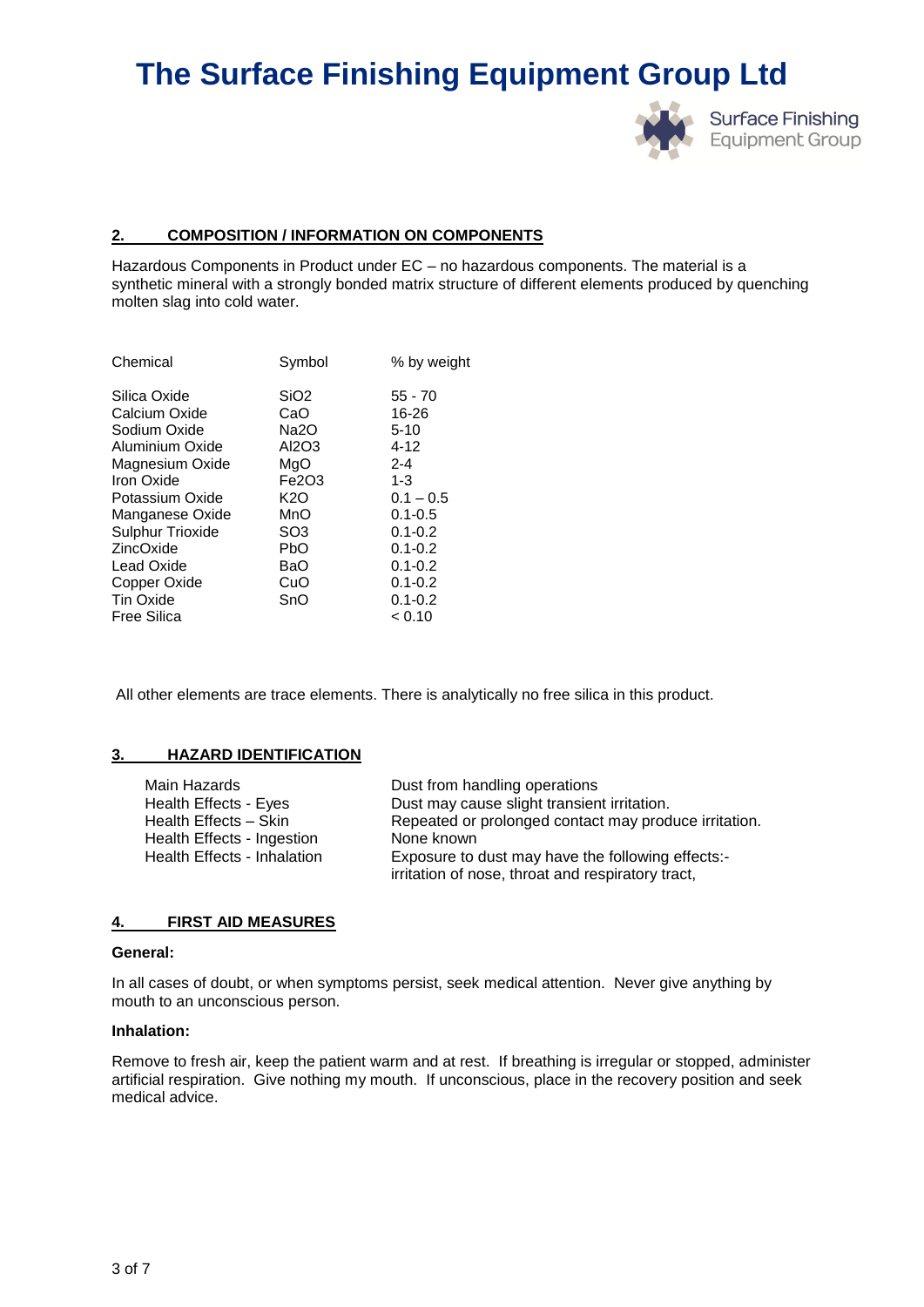

#### **Skin Contact:**

Remove contaminated clothing. Wash skin thoroughly with soap and water or use a proprietary skin cleaner.

#### **Ingestion**:

Mouth rinse and give water to drink.

#### **Eye:**

Eye wash with plenty of water.

#### **5. FIRE FIGHTING MEASURES**

**Extinguishing media:** Water

#### **6. ACCIDENTAL RELEASE MEASURES**

#### **Recovery measures:**

Product can be swept up dry or wet. Personnel should use appropriate personal protective equipment particularly if material is in powder form and dry.

#### **7. HANDLING AND STORAGE**

**Handling:** Avoid breathing dust and spillage whilst handling.

The Manual Handling Operations Regulations may apply to the handling of bags when carrying out assessments.

#### **Storage:**

The storage and use of this product is not subject to any requirements but it should be kept dry where this is important for further process use.

### **8. EXPOSURE CONTROLS /PERSONAL PROTECTION**

#### **General:**

- Persons with a history of asthma, allergies or chronic or recurrent respiratory disease should only be employed in processes in which this product is used under supervision.
- Persons with a history of skin sensitisation problems should only be employed in processes in which this product is used under appropriate medical supervision.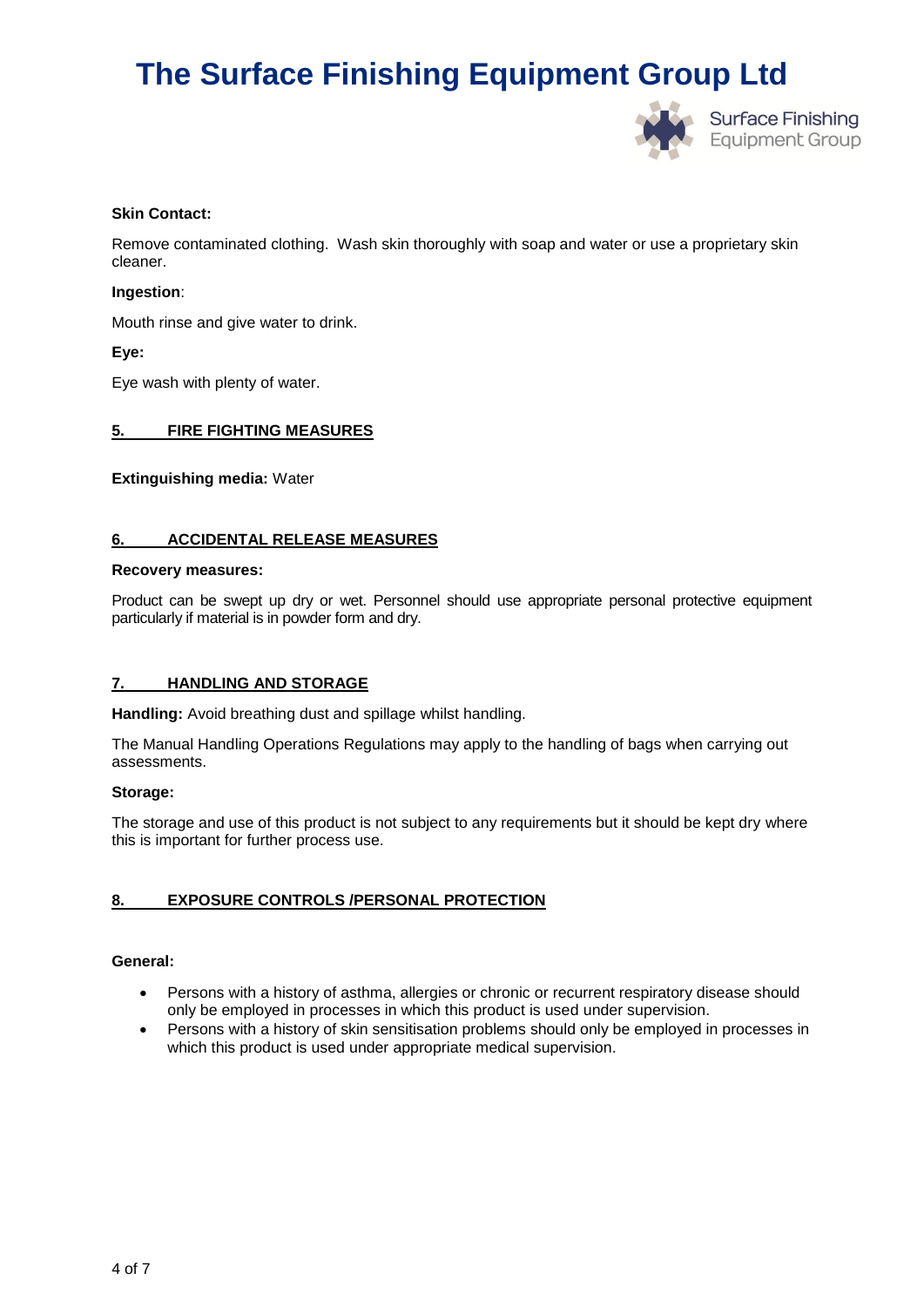

#### **Engineering Measures:**

Provide adequate ventilation. Where reasonably practicable this should be achieved by the use of local exhaust ventilation and good general extraction during process use.

Occupational Exposure Standards:

- 1. Total dust Less than 10 mg per cubic metre 8h TWA
- 2. Respirable dust Less than 4 mg per cubic metre 8h TWA

#### **Personal Protection:**

All Personal Protective Equipment, include Respiratory Protective Equipment, used to control exposure to hazardous substances must be selected to meet the requirements of the COSHH Regulations.

#### **Respiratory Protection:**

None except where used in applications that would cause dust, and then appropriate respiratory protection should be used depending on the application.

#### **Hand Protection:**

When skin exposure may occur, advice should be sought from glove suppliers on appropriate types. Barrier creams may help to protect exposed areas of the skin but are not substitutes for full physical protection.

#### **Eye Protection:**

Eye protection designed to protect against exposure which should be an EC approved helmet in blasting operations.

#### **Skin Protection:**

Cotton or cotton/synthetic overalls or coveralls are normally suitable. Grossly contaminated clothing should be removed and the skin washed with soap and water or a proprietary skin cleaner.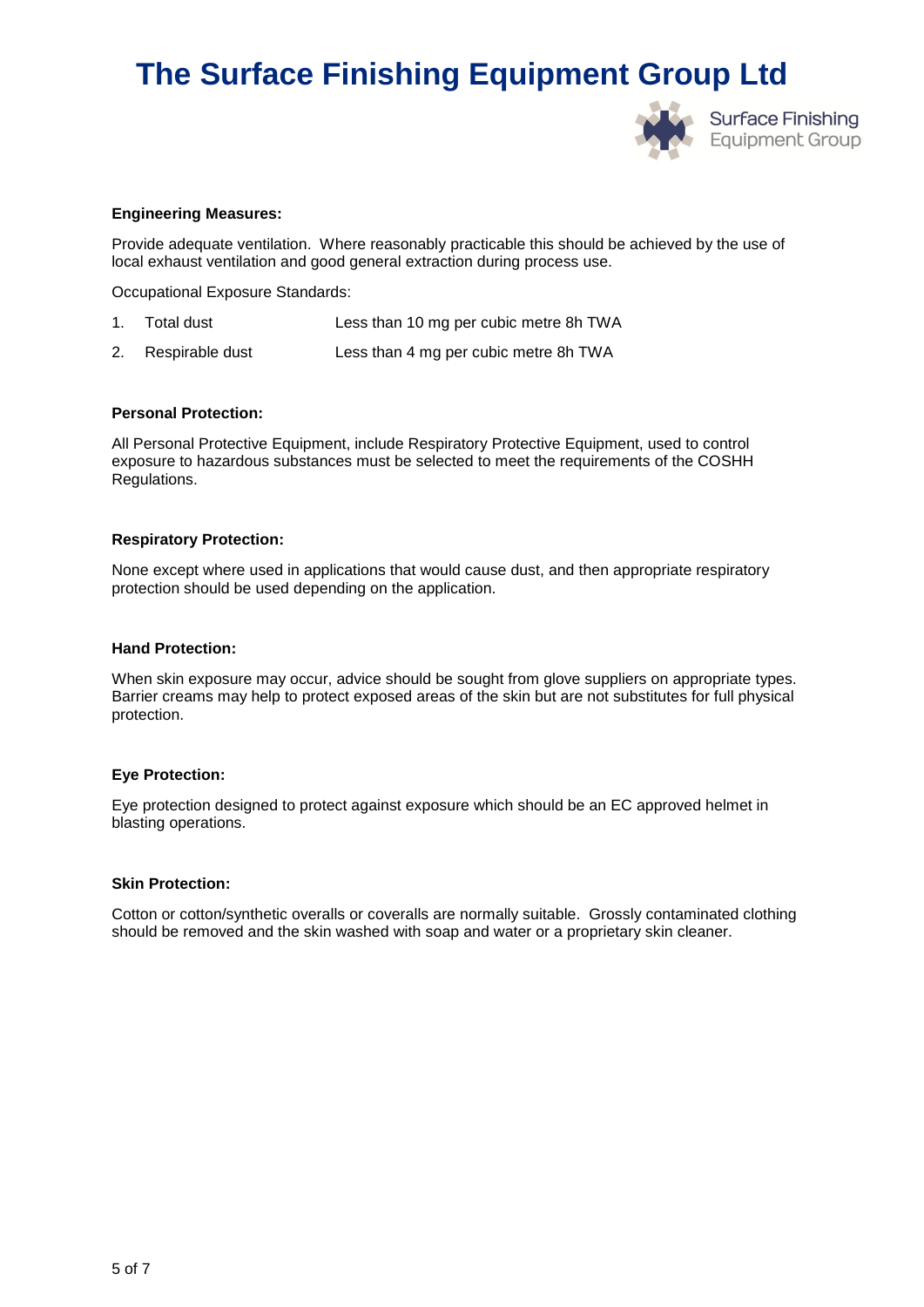

### 9. **PHYSICAL AND CHEMICAL PROPERTIES**

Appearance:

| Physical state:         |                                                       |
|-------------------------|-------------------------------------------------------|
| Solid, angular granules |                                                       |
| Colour:                 | Transparent / translucent granules of various colours |
| Odour:                  | None                                                  |
| Safety relevant data:   |                                                       |
| Melting point:          | 1250 degrees C                                        |
| Lower explosion limit:  | Not applicable.                                       |
| Upper explosion limit:  | Not applicable                                        |
| Specific gravity:       | $2.6$ kg/dm                                           |
| Bulk density:           | 1450 kg/dm                                            |

### 10. **STABILITY AND REACTIVITY**

Hardness: 5-6 Mohs Solubility in water: **Insoluble**.

Stability Stable under normal conditions

### 11. **TOXICOLOGICAL INFORMATION**

| <b>Acute Toxicity</b>            | No relevant studies identified                                                                                               |
|----------------------------------|------------------------------------------------------------------------------------------------------------------------------|
| Irritancy - Eyes                 | Splashes in the eye may cause irritation and                                                                                 |
|                                  | irreversible local damage                                                                                                    |
| Irritancy - Skin                 | Repeated or prolonged contact with the product may<br>lead to skin irritation                                                |
| Sub-acute/Subchronic Toxicity    | No relevant studies identified.                                                                                              |
| Chronic Toxicity/Carcinogenicity | Appropriate protective measures and good hygiene<br>practices should be followed in order to minimise<br>potential exposure. |
| Genotoxicity                     | No relevant studies identified.                                                                                              |
| Reproductive/Developmental       |                                                                                                                              |
| Toxicity                         | No relevant studies identified                                                                                               |
| Human Data                       | Inhalation over long periods of time may constitute a                                                                        |
|                                  | health hazard                                                                                                                |
| <b>Additional Data</b>           | None                                                                                                                         |